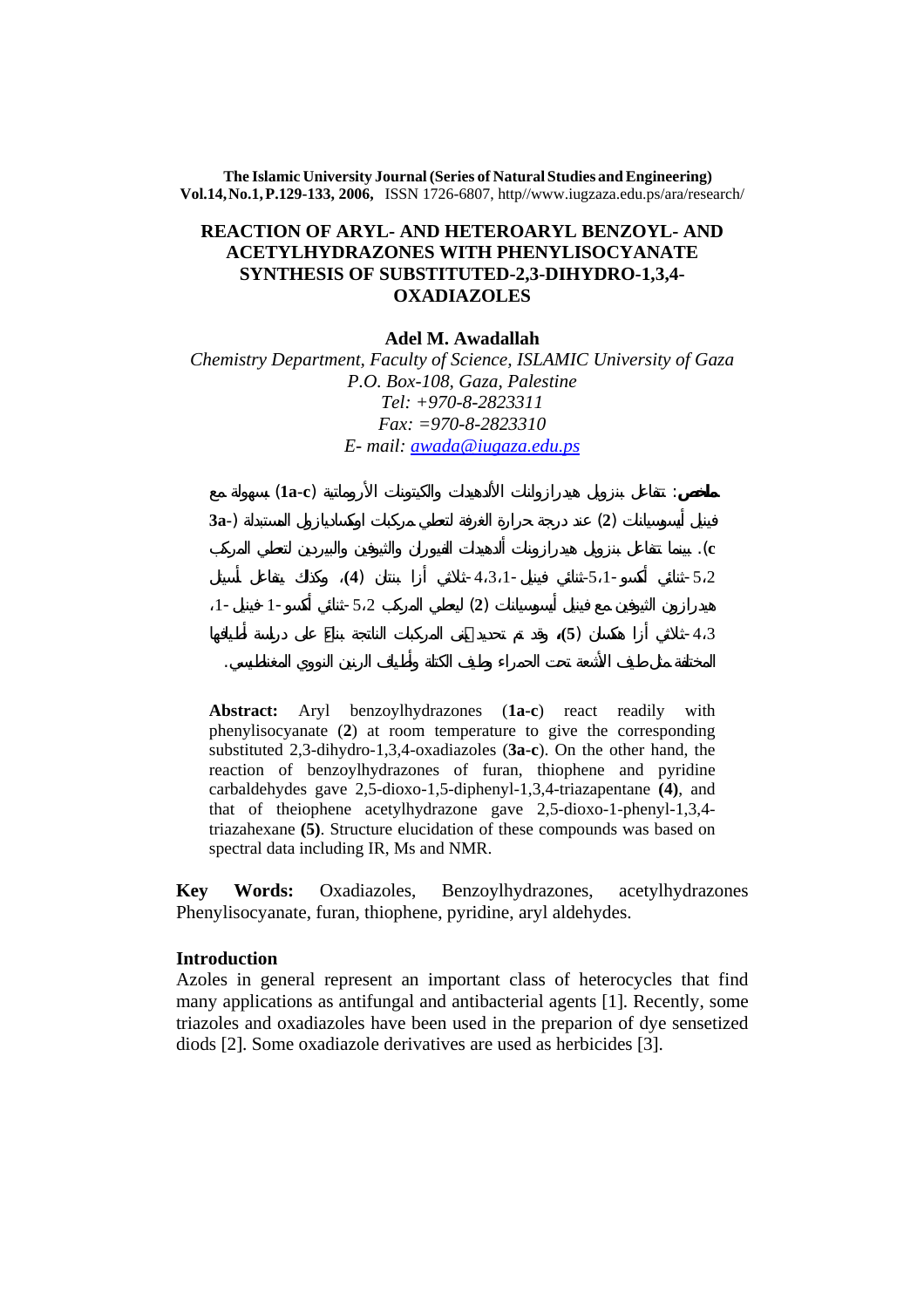#### **REACTION OF ARYL- AND HETEROARYL…**

Hydrazones of aryl aldehydes and ketones were found to react, in many cases, in different ways from that of the hydrazones of alkyl aldehydes and ketones. An example is the reaction of hydrazones of aliphatic ketones with nitrile oxides which gives the cycloaddition products 1,2,4-oxadiazolines [4]; while that of hydrazones of arylaldehydes with nitrile oxides gives acyclic nucleophilic addition adducts [5]. Also, the reaction of nitrilimines with methylhydrazones of aliphatic aldehydes and ketones gives the cyclic 1,2,4,5-tetrazines [6], while the same reaction with methylhydrazones of aryl aldehydes affords a mixture of ring-chain isomers [7].

The reaction of acetone and cycloalkanone hydrazones with phenylisocyanate was recently reported by one of our research group to give 1,3,4-oxadiazolines. The structre of the later compounds was confirmed by spectral data and x-ray cystal structure analysis [8].

In continuation of our interst in the synthesis of different oxadiazole derivatives, and comparing the reaction of hydrazones of aryl- and aliphaticaldehydes and ketones with different reagents, we now report the results of the reaction of acetophenone benzoylhydrazone **1a**, benzoylhydrazones of aryl aldehydes **1b,c,** benzoylhydrazones of 2-furan-, 2-thiophene- and 2 pyridine carbaldehydes **1d-f**, and 2-thiophene acetylhydrazone **1g** with phenylisocyante.

#### **Results and discussion**

The reaction of the hydrazones **1a-g** with phenylisocyanate **2** was carried out in chloroform under dry conditions at room temperature (Scheme 1).

The small quantity of the precipitated diphenyl urea was removed by suction filtration and the solvent was evaporated. Trituration of the residual solid with ethanol gave the products **3a-c, 4 and 5**.

2,3-Dihydro-1,3,4-oxadiazoles (**3a-c**) were obtained from the reaction of phenylisocyanate with arylhydrazones **1a-c**. Assignment of the structure of these compounds was based on their spectral data including MS, IR and NMR.

On the other hand, the reaction of the hydrazones of heteroaryl aldehydes **1d-g** gave the acyclic adducts **4** and **5** (Scheme 1). The assignment of structure **4** was based on its melting point [9] in addition to its spectral data. It is worth mentioning that compound **4** was obtained from the decomposition of the similar oxadiazoles derived from benzoylhydrazones of aliphatic ketones in the presence of trifluoroacetic anhydride [8]. This may suggest that, oxadiazoles were first formed before their decomposition to give compounds **4** and **5**.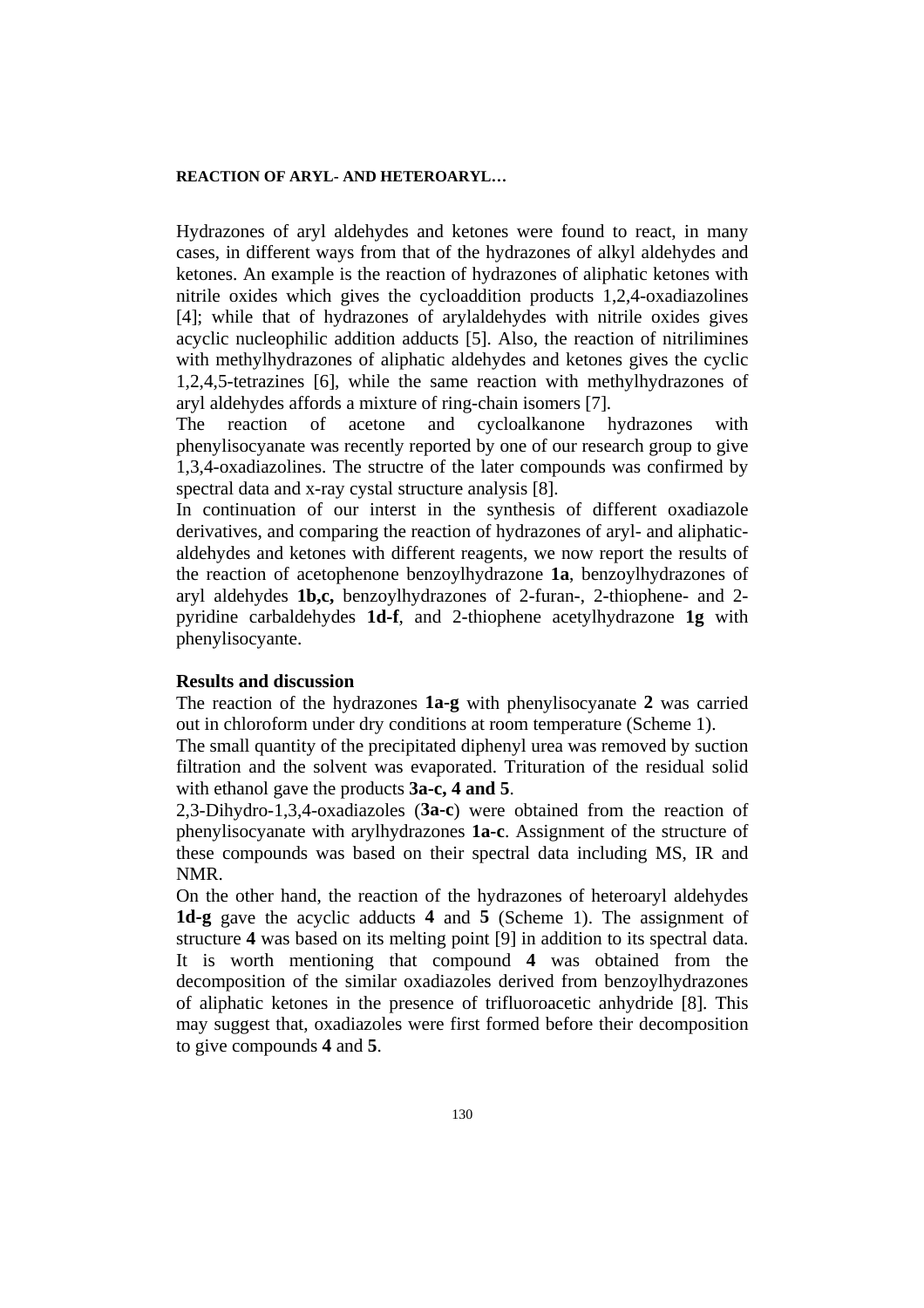*Adel M. Awadallah*



#### **Scheme 1**

## **Experimental**

Melting points were determined on an Electrothermal Mel. Temp. apparatus and are uncorrected. IR spectra were obtained by using Perkin-Elmer 237 infrared specrometer (KBr discs).  ${}^{1}$ H- and  ${}^{13}$ C NMR spectra were recorded on a Brucker 300 MHz instrument for solutions in CDCl<sub>3</sub> or DMSO- $d_6$  at 21  $\rm{^oC}$ , using TMS as an internal reference. Chemical shifts are expressed in  $\delta$ (ppm) downfield from TMS. Hydrazones **1a-g** were prepared in good yields by Schiff base condensation between equimolar amounts of the corresponding aryl aldehyde or ketone with benzoyl- or acethydrazides in refluxing ethanol.

### **Synthesis of the title compounds 3a-h**

To a stirred solution of the respective hydrazone (**1**, 0.005 mol) in chloroform (30 mL) was dropwise added phenyl isocyanate (**2**, 0.006 mol) in chloroform (10 mL) at room temperature. Stirring was continued for 24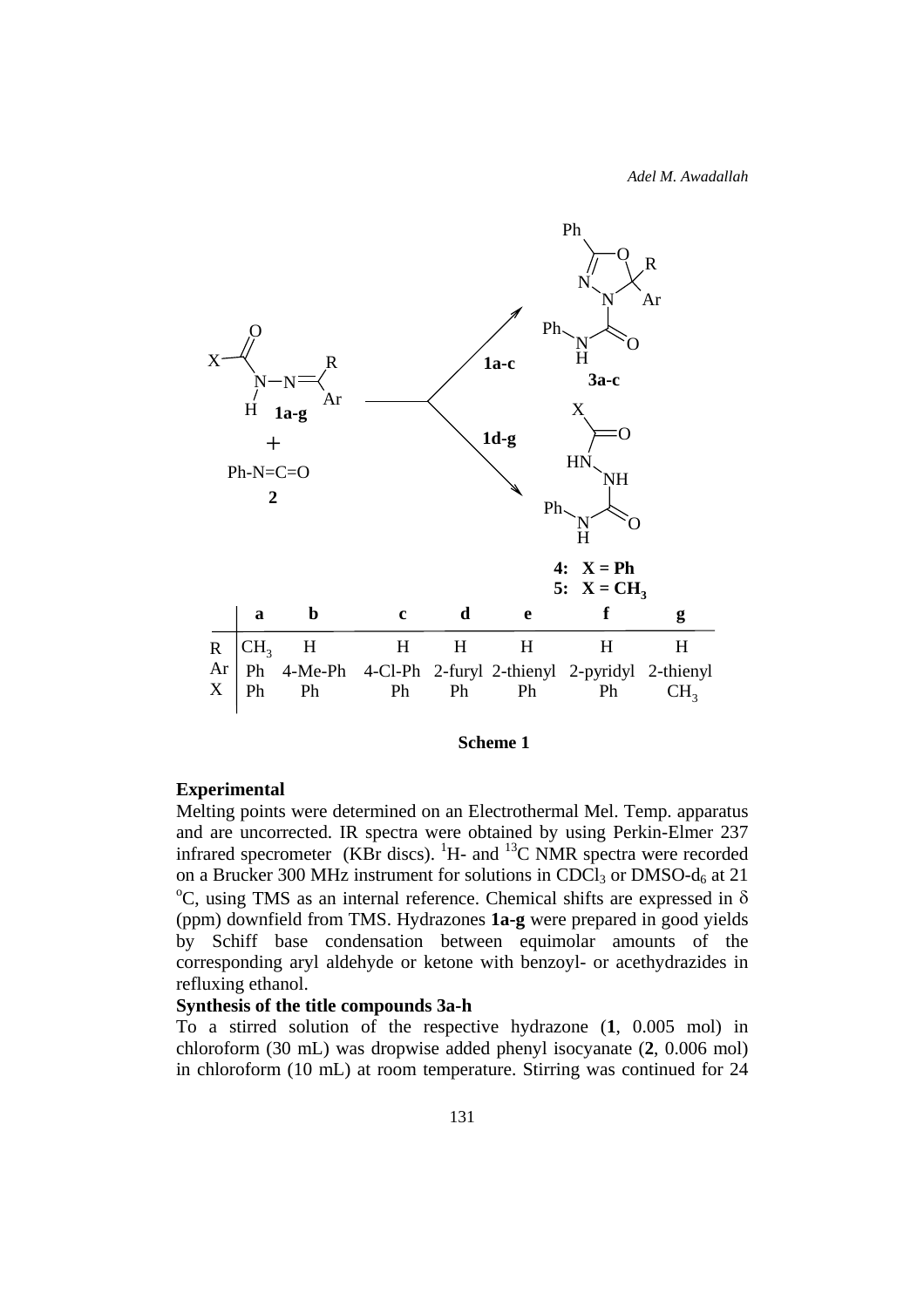#### **REACTION OF ARYL- AND HETEROARYL…**

hours. A small quantity of a precipitated solid was filtered and the solvent was evaporated. The residual solid was triturated with ethanol and collected by suction filtration. Further purification was achieved by crystallization from chloroform / petroleum ether (40-60 ºC). The yields were in the range of 60-80%. The following compounds were prepared utilizing this procedure.

**3-Carbanilino-2-methyl-2,5-diphenyl-2,3-dihydro-1,3,4-oxadiazole (3a)**  M. p. = 95 °C; yield 52 %; <sup>1</sup>H NMR (CDCl<sub>3</sub>): 6.7-8.1 (m, 16 H, aromatics + NH), 2.5, (s, 3H, CH<sub>3</sub>); <sup>13</sup>C NMR: 153.04 (C=O), 150.07 (C=N), 131.53, 129.24, 128.97, 128.76, 128.49, 126.87, 125.18, 123.18, 119.23 (9 aromatic C-H), 139.97, 138.31, 124.74 (3 aromatic C) 100.97 (C2), 23.75 (CH3); IR  $(cm^{-1})$ : 3288 (NH), 3050 (aromatic hydrogens), 2981 (aliphatic hydrogens), 1659 (C=O); M. Wt: 357 (C<sub>22</sub>H<sub>19</sub>N<sub>3</sub>O<sub>2</sub>).

# **3-Carbanilino-5-phenyl-2-(tolyl)-2,3-dihydro-1,3,4-oxadiazole (3b)**

M. p. = 117 °C; yield 42 %;<sup>1</sup>H NMR (CDCl<sub>3</sub>): 7.0-7.9 (m, 16 H, aromatics +  $NH + CH$ ) 2.4, (s, 3H, CH<sub>3</sub>);. <sup>13</sup>C NMR: 155.17 (C=O), 151.65 (C=N), 131.70, 129.54, 128.99, 128.76, 127.05, 126.67, 123.33, 119.15 (8 aromatic C-H), 140.07, 138.07, 134.41, 124.50 (4 aromatic C) 93.09 (C<sub>2</sub>H), 21.43  $(CH<sub>3</sub>)$ ; IR (cm<sup>-1</sup>): 3288 (NH), 3050 (aromatic hydrogens), 2981 (aliphatic hydrogens), 1659 (C=O); M. Wt: 357 (C<sub>22</sub>H<sub>19</sub>N<sub>3</sub>O<sub>2</sub>)

# **3-Carbanilino-2-(4-chlorophenyl)-5-phenyl-2,3-dihydro-1,3,4 oxadiazole (3c)**

M. p. = 132 <sup>o</sup>C; yield 35 %;<sup>1</sup>H NMR (CDCl<sub>3</sub>): 7.0-7.9 (m, 16 H, aromatics +  $NH + CH$ ), <sup>13</sup>C NMR: 155.20 (C=O), 151.73 (C=N), 131.88, 129.08, 129.03, 128.81, 128.14, 127.04, 123.56, 119.23 (8 aromatic C-H), 137.81, 135.93, 135.78, 124.18 (4 aromatic C) 92.23 (C<sub>2</sub>H); IR (cm<sup>-1</sup>): 3288 (NH), 3050 (aromatic hydrogens), 2981 (aliphatic hydrogens), 1659 (C=O) M. Wt:  $377 \left( C_{21} H_{16} C_{18} O_2 \right)$ 

#### **2,5-Dioxo-1,5-diphenyl-1,3,4-triazapentane (4)**

Yields were in the range of 60 to 80 %. m. p = 208-210 °C (lit 210)[9]. <sup>1</sup>H NMR (DMSO- $D_6$ ): 10.3 (s, 1H, NH), 8.7 (s, 1H, NH), 8.2 (s, 1H, NH), 6.9 – 7.9 (m, 10 H, aromatics); 13C NMR: 166.9 (PhC=O), 156.2 (NHC=O), 140.2, 133.0, 132.3, 129.2, 128.9, 128.1, 122.4, 119.0 (Aromatic carbons) IR (cm<sup>-1</sup>): 3300, 3272, 3140, (3N-H), 1677.0 (PhC=O), 1647.0 (NHC=O). **2,5-dioxo-1-phenyl-1,3,4-triazahexane (5).** 

Yield 65%. m. p = 156-158 °C (lit)[10]. <sup>1</sup>H NMR: 9.6 (s, 1H, NH), 8.7 (s, 1H, NH), 8.0 (s, 1H, NH), 6.9 – 7.4 (m, 5 H, aromatics); <sup>13</sup>C NMR: 169.8 (CH3C=O), 155.9 (NHC=O), 140.1, 129.1, 122.4, 119.0 (Aromatic carbons); 21.1 (CH<sub>3</sub>); IR (cm<sup>-1</sup>): 3300, 3272, 3140, (3N-H), 1677.0  $(CH<sub>3</sub>C=O), 1647.0$  (NHC=O).